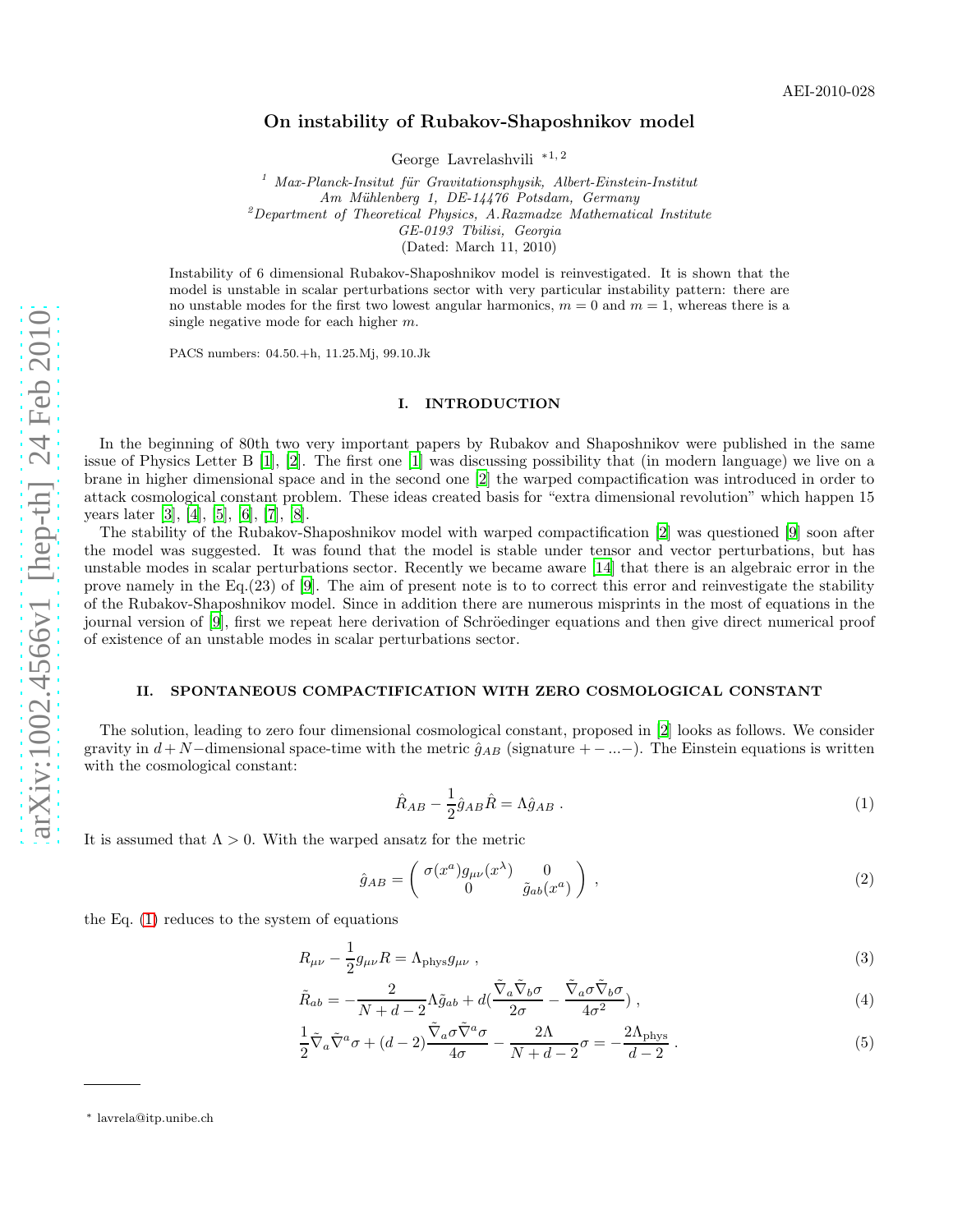the hats and tildas respectively denote  $d + N$ -dimensional and N-dimensional quantities,  $\mu, \nu, ... = 0, 1, ..., d - 1$ , and  $a, b, \ldots = d, \ldots, d + N - 1.$ 

In these equations  $\Lambda_{\rm phys}$  is an arbitrary parameter arising from the separation of variables,  $R_{\mu\nu}$  is constructed from  $g_{\mu\nu}$  and and  $\tilde{R}_{ab}$  and  $\tilde{\nabla}_a$  are constructed from  $\tilde{g}_{ab}$  according to the usual rules. The Latin indices  $a, b, ...$  are raised and lowered with the metric  $\tilde{g}_{ab}$ . Note that, in contrast to the standard approach to spontaneous compactification, the space defined by the metric  $\hat{g}_{AB}$  is not the direct product of the d- and N-dimensional spaces. This difference is related to the presence of a warped factor  $\sigma(x^a)$  in front of  $g_{\mu\nu}(x)$  and is critical future in the entire discussion.

The Eq. [\(3\)](#page-0-1) is the Einstein equation for the d-dimensional metric  $g_{\mu\nu}$  with the cosmological constant  $\Lambda_{\rm phys}$ . For  $\Lambda_{\rm phys}=0$  it has a solution corresponding to a flat space. Assuming  $d=4$  and  $N=2$ , the equations [\(4\)](#page-0-1) and [\(5\)](#page-0-1) can be solved with the result:

<span id="page-1-5"></span>
$$
\tilde{g}_{ab} = \begin{pmatrix} -1 & 0 \\ 0 & f(\rho) \end{pmatrix}, \tag{6}
$$

$$
f(\rho) = -\frac{8}{5\Lambda} \left[ \text{tg}\left(\sqrt{\frac{5\Lambda}{8}}\rho\right) \right]^2 \left[ \cos\left(\sqrt{\frac{5\Lambda}{8}}\rho\right) \right]^{4/5} \tag{7}
$$

$$
\sigma(\rho) = \left[ \cos(\sqrt{\frac{5\Lambda}{8}}\rho) \right]^{4/5}, \qquad (8)
$$

where  $\Lambda_{\text{phys}} = 0, x^4 \equiv \rho, \rho \in [0, \rho_{\text{max}}], x^5 \equiv \theta, \theta \in [0, 2\pi].$ 

In spite the fact that this solution is noncompact in the usual sense (the circumference  $x^{\mu} = \text{const}, \rho = \text{const}$  can  $\Delta$  be arbitrarily large,  $l = 2\pi\sqrt{-f} \rightarrow \infty$  as  $\rho \rightarrow \rho_{\text{max}}$ ), it can be shown that the presence of the two extra dimensions is unobservable at low energies [\[2](#page-5-1)].

### III. STABILITY ANALYSIS

#### A. The equations of motion

Let us find the equations of motion for a small fluctuations about the solution  $\hat{g}_{AB}^0$ . For this we substitute  $\hat{g}_{AB} \rightarrow$  $\hat{g}_{AB}^0 + \epsilon_{AB}$  into the Einstein equations Eq. [\(1\)](#page-0-0). Neglecting all terms with powers higher than first in  $\epsilon_{AB}$ , we find

<span id="page-1-0"></span>
$$
\hat{\nabla}_{C}\hat{\nabla}_{A}\epsilon_{B}{}^{C} + \hat{\nabla}_{C}\hat{\nabla}_{B}\epsilon_{A}{}^{C} - \hat{\nabla}_{C}\hat{\nabla}^{C}\epsilon_{AB} - \hat{\nabla}_{A}\hat{\nabla}_{B}\epsilon_{C}{}^{C} = \frac{4\Lambda}{2 - N - d}\epsilon_{AB},\tag{9}
$$

where the covariant derivatives  $\hat{\nabla}_A$  are calculated using the background metric  $\hat{g}_{AB}^0$ . In what follows we set  $d = 4$  and  $N=2$ . Next we use the fact that  $\hat{g}_{AB}^0$  is independent of  $x_\mu$  and go to the momentum representation in  $x_\mu$ . Denoting

<span id="page-1-2"></span>
$$
\epsilon_{\mu\nu} = \sigma h_{\mu\nu}, \quad \epsilon_{\mu}{}^{\nu} = h_{\mu}{}^{\nu}, \quad \epsilon^{\mu\nu} = \sigma^{-1} h^{\mu\nu}, \n\epsilon_{a\mu} = A_{a\mu}, \quad \epsilon_{a}{}^{\mu} = \sigma^{-1} A_{a}{}^{\mu}, \quad \epsilon_{ab} = \varphi_{ab},
$$
\n(10)

and substituting the decomposition of  $h_{\mu\nu}$  and  $A_{a\mu}$  into components with spin 0, 1 and 2

<span id="page-1-3"></span>
$$
h_{\mu\nu}(k, x^a) = l_{\mu\nu} + k_{\mu} f_{\nu} + k_{\nu} f_{\mu} + \frac{k_{\mu} k_{\nu}}{k^2} P + (\eta_{\mu\nu} - \frac{k_{\mu} k_{\nu}}{k^2}) S ,
$$
  

$$
A_{a\mu}(k, x^a) = r_{a\mu} + k_{\mu} \Phi_a ,
$$
 (11)

where

$$
k^{\mu}l_{\mu\nu} = 0, \quad k^{\mu}r_{a\mu} = 0, \quad k^{\mu}f_{\mu} = 0, \quad l_{\mu}{}^{\mu} = 0, \tag{12}
$$

from the Eq.[\(9\)](#page-1-0) we obtain seven separate equations for tensor, vector and scalar (under rotations of  $x_\mu$ ) perturbations:

<span id="page-1-1"></span>
$$
k^2 \sigma^{-1} l_{\mu\nu} - (\tilde{\nabla}_a \tilde{\nabla}^a + 2\pi_a \tilde{\nabla}^a) l_{\mu\nu} = 0 ; \qquad (13)
$$

<span id="page-1-4"></span>
$$
i(\tilde{\nabla}^a + \pi^a) r_{a\nu} - \sigma(\tilde{\nabla}_a \tilde{\nabla}^a + 2\pi_a \tilde{\nabla}^a) f_{\nu} = 0 , \qquad (14a)
$$

$$
k^2 \sigma^{-1} r_{a\mu} + ik^2 \tilde{\nabla}_a f_\mu - (\tilde{\nabla}_b \tilde{\nabla}^b + \pi_b \tilde{\nabla}^b - \Lambda) r_{a\mu} + (\tilde{\nabla}_b \tilde{\nabla}_a - \pi_a \tilde{\nabla}_b + 2\pi_b \tilde{\nabla}_a - \tilde{\nabla}_b \pi_a - 2\pi_a \pi_b) r_\mu^b = 0 ; \quad (14b)
$$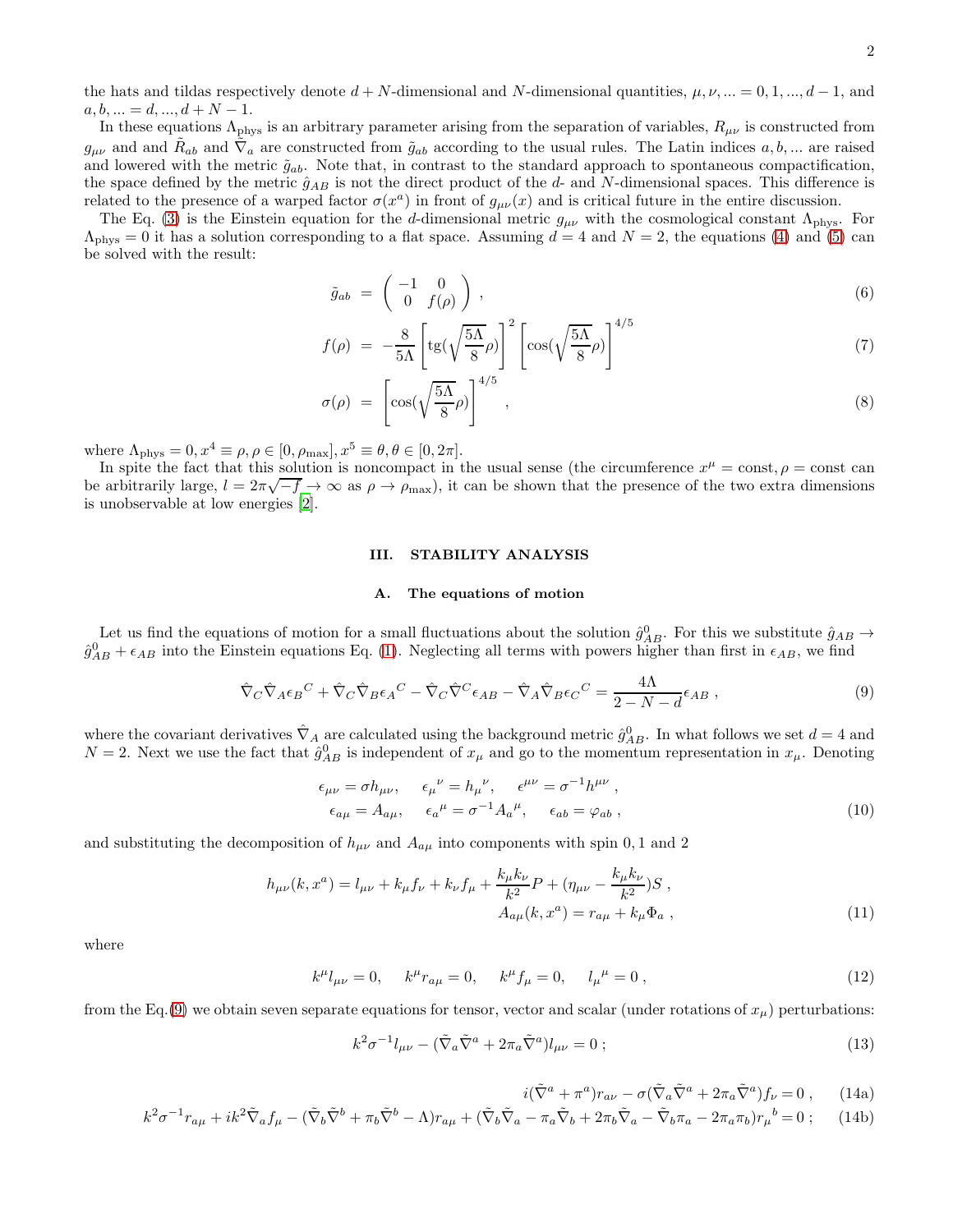<span id="page-2-0"></span>
$$
k^{2}\sigma^{-1}S + ik^{2}\sigma^{-1}\pi_{a}\Phi^{a} - \frac{1}{2}\pi_{a}\tilde{\nabla}^{a}(P + 3S + \varphi_{b}^{b}) + (2\pi^{a}\pi^{b} + \tilde{\nabla}^{a}\pi^{b} + \pi^{b}\tilde{\nabla}^{a})\varphi_{ab} - (\tilde{\nabla}_{a}\tilde{\nabla}^{a} + 2\pi_{a}\tilde{\nabla}^{a})S = 0 , (15a)
$$
  

$$
2ik^{2}\sigma^{-1}(\tilde{\nabla}^{a} + \pi^{a})\Phi_{a} + k^{2}\sigma^{-1}(2S + \varphi_{b}^{b}) - (\tilde{\nabla}_{a}\tilde{\nabla}^{a} + 2\pi_{a}\tilde{\nabla}^{a})(P - S) = 0 , (15b)
$$

$$
k^2 \sigma^{-1} (\tilde{\nabla}^a + \pi^a) \Phi_a + k^2 \sigma^{-1} (2S + \varphi_b^b) - (\tilde{\nabla}_a \tilde{\nabla}^a + 2\pi_a \tilde{\nabla}^a)(P - S) = 0 , \text{ (15b)}
$$
  

$$
i(\tilde{\nabla}_b \varphi_a^b - \tilde{\nabla}_a (3S + \varphi_b^b) + \frac{1}{2} \pi_a \varphi_b^b + \pi_b \varphi_a^b) - (\tilde{\nabla}_b \tilde{\nabla}^b + 2\pi_b \tilde{\nabla}^b - \Lambda) \Phi_a
$$

$$
+(\tilde{\nabla}_b \tilde{\nabla}_a - \pi_a \tilde{\nabla}_b + 2\pi_b \tilde{\nabla}_a - \tilde{\nabla}_b \pi_a - 2\pi_a \pi_b) \Phi^b = 0 , \text{ (15c)}
$$

$$
k^2 \sigma^{-1} \varphi_{ab} + ik^2 \sigma^{-1} (\tilde{\nabla}_a \Phi_b + \tilde{\nabla}_b \Phi_a) - \frac{1}{2} (\pi_b \tilde{\nabla}_a + \pi_a \tilde{\nabla}_b)(P + 3S) - \tilde{\nabla}_a \tilde{\nabla}_b (P + 3S) - \tilde{\nabla}_a \tilde{\nabla}_b \varphi_c^c + (\tilde{\nabla}_c + 2\pi_c)(\tilde{\nabla}_a \varphi_b^c + \tilde{\nabla}_b \varphi_a^c) + (\Lambda - \tilde{\nabla}_c \tilde{\nabla}^c - 2\pi_c \tilde{\nabla}^c) \varphi_{ab} = 0, (15d)
$$

where  $\pi_a = (\partial/\partial x^a) \ln \sigma$ .

The system of equations [\(13](#page-1-1)[-15\)](#page-2-0) is a system of eigenvalue equations with the role of the unknown eigenvalue played by  $k^2$ . If a system (for example, [\(15\)](#page-2-0)) is consistent, there will be at least one equation of the form

$$
L\Psi(k, x^a) = k^2 \Psi(k, x^a) \tag{16}
$$

for some  $\Psi(k, x^a)$ , where L is a differential operator acting on  $x^a$ . The question of stability of the solution  $\hat{g}_{AB}^0$  now reduces to the question of the possible values of  $k^2$ . The solution will be linearly stable if  $k^2$  has no negative values and solution is unstable if  $k^2$  can take negative values.

Note that in this problem there is gauge invariance related to the invariance of the equation [\(1\)](#page-0-0) under general coordinate transformations  $x^A \to x'^A = x^A - \Delta x^A$ . In terms of variables Eq. [\(10\)](#page-1-2) and Eq. [\(11\)](#page-1-3), gauge transformations with the parameters  $\Delta x^A = [\sigma^{-1}(\omega^{\mu} + k^{\mu}\eta), \chi^a]$  looks like

$$
\delta l_{\mu\nu} = 0, \quad \delta r_{a\mu} = \left(\frac{\partial}{\partial x^a} - \pi_a\right)\omega_\mu, \quad \delta f_\mu = i\sigma^{-1}\omega_\mu, \quad \delta \Phi_a = \left(\frac{\partial}{\partial x^a} - \pi_a\right)\eta + i\chi_a,
$$

$$
\delta S = \pi_a \chi^a, \quad \delta P = 2ik^2 \sigma^{-1}\eta + \pi_a \chi^a, \quad \delta \varphi_{ab} = \left(\frac{\partial \tilde{g}_{ab}}{\partial x^c} + \tilde{g}_{ac}\frac{\partial}{\partial x^b} + \tilde{g}_{bc}\frac{\partial}{\partial x^a}\right)\chi^c.
$$
(17)

#### B. The mass spectrum

It follows directly from the Eq. [\(13\)](#page-1-1) for tensor perturbations that  $k^2$  is non-negative for this sector. In order to see this, we set  $\mu, \nu = 0$  in this equation, multiply both sides by  $\sigma^2 \sqrt{-f} l^{00}(-k) = [-det(\hat{g}_{AB}^0)]^{1/2} l^{00}(-k)$ , and integrate over  $dx^4 dx^5 \equiv d\tilde{x}$ . Integrating the right hand side by parts (the correctness of this procedure can be rigorously justified), we obtain the equation

$$
k^2 \int \sigma \sqrt{-f} d\tilde{x} |l_{00}(k)|^2 = -\int \sigma^2 \sqrt{-f} d\tilde{x} [\tilde{\nabla}_a l_{00}(k)]^* [\tilde{\nabla}^a l^{00}(k)], \qquad (18)
$$

from which it follows that  $k^2 \geq 0$ .

For vector perturbations first we have to fix the gauge. We choose the gauge conditions as

<span id="page-2-1"></span>
$$
f_{\mu} = 0. \tag{19}
$$

Furthermore, we set  $\mu = 0$  in the second of equations [\(14\)](#page-1-4), multiply by  $\sigma \sqrt{-f}r^{a0}(-k)$ , sum over a, and integrate over  $d\tilde{x}$ . Then with the help of gauge condition Eq. [\(19\)](#page-2-1) and use of the first of equation [\(14\)](#page-1-4) after some transformations we find

$$
k^2 \int \sqrt{-f} d\tilde{x} r^{a0} r_{a0} = \int \sigma \sqrt{-f} d\tilde{x} (-\tilde{\nabla}_a r_{b0} \tilde{\nabla}^a r^{b0} - \frac{1}{2} \pi_a \pi_b r^{a0} r_0^b - \frac{3}{4} \pi_c \pi^c r^{a0} r_{a0}). \tag{20}
$$

The integral multiplying  $k^2$  and the right hand side are both non-positive. Therefore, for the vector perturbations also  $k^2 \geq 0$ .

Let us now turn to equations Eq. [\(15\)](#page-2-0) for scalar perturbations. We choose the gauge condition in the form

<span id="page-2-2"></span>
$$
\Phi_a = 0, \quad P - S = 0. \tag{21}
$$

We shall assume that  $k^2 \neq 0$ . Then equation [\(15a](#page-2-0)) is a consequence of the three other equations and can be omitted. From Eq. [\(15b](#page-2-0)) we obtain

$$
S = -\frac{1}{2}\varphi_b{}^b \,,\tag{22}
$$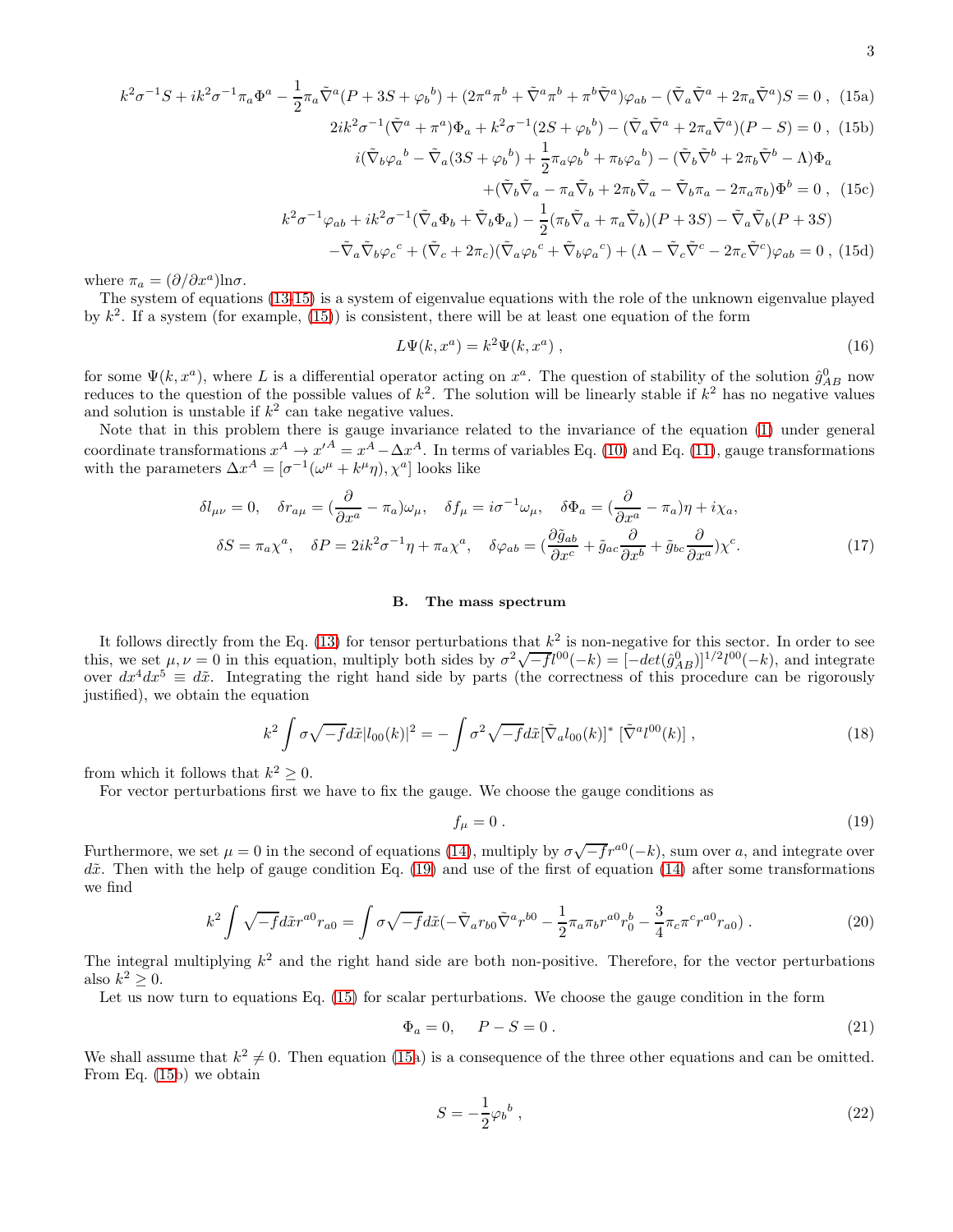which can be taken as a definition of S in terms of  $\varphi_a^b$ . Using this equation and the gauge condition Eq. [\(21\)](#page-2-2), the two remaining equations can be written in terms of  $\varphi_a^b$ :

<span id="page-3-0"></span>
$$
(\tilde{\nabla}_a + \pi_a)\varphi_b{}^b = -2(\tilde{\nabla}_b + \pi_b)\varphi_a{}^b \,, \tag{23a}
$$

$$
k^2 \sigma^{-1} \varphi_{ab} = -(\tilde{\nabla}_a \tilde{\nabla}_b + \pi_a \tilde{\nabla}_b + \pi_b \tilde{\nabla}_a) \varphi_c{}^c - (\tilde{\nabla}_c + 2\pi_c) (\tilde{\nabla}_a \varphi_b{}^c + \tilde{\nabla}_b \varphi_a{}^c) + (\tilde{\nabla}_c \tilde{\nabla}^c + 2\pi_c \tilde{\nabla}^c - \Lambda) \varphi_{ab} .
$$
 (23b)

Equation [\(23a](#page-3-0)) gives two relations between three variables  $\varphi_{ab}$ , so a single independent variable remains. Three equations [\(23b](#page-3-0)) are equivalent to each other and determine the spectrum of  $k^2$ . The problem is to solve the constraint [\(23a](#page-3-0)), that is, to express all the in terms of a single independent variable  $\xi$  and its derivatives. Then from [\(23b](#page-3-0)) we find following equation for  $\xi$ :

$$
k^2 \xi = M \xi \tag{24}
$$

where  $M$  is a differential operator acting on  $x^a$ .

Let us expand  $\varphi_{ab}(k, \rho, \theta)$  in a Fourier series in  $\theta$ 

$$
\varphi_{ab}(\rho,\theta) = \sum_{m=-\infty}^{\infty} e^{im\theta} \varphi_{abm}(\rho) , \qquad (25)
$$

and consider cases  $m = 0$  and  $m \neq 0$  separately.

For  $m = 0$  the Eq. [\(23a](#page-3-0)) gives:

<span id="page-3-1"></span>
$$
(\partial_{\rho} + \Gamma + \pi_4)\varphi_5{}^4 = 0 , \qquad (26a)
$$

$$
(\partial_{\rho} + \pi_4)(3\varphi_4{}^4 + \varphi_5{}^5) = -2\Gamma(\varphi_4{}^4 - \varphi_5{}^5) , \qquad (26b)
$$

where  $\Gamma = \tilde{\Gamma}^5_{45} = \frac{1}{2}\partial_\rho \ln f$ . The first of these equations has no regular solutions except for zero, so it gives  $\varphi_5^4 = 0$ . Using this condition, the Eq. [\(26b](#page-3-1)), the background equation [\(5\)](#page-0-1) and denoting  $3\varphi_4^4 + \varphi_5^5 \equiv \xi_0$ , we find

$$
k^2 \sigma^{-1} \xi_0 = -\partial_{\rho}^2 \xi_0 + (2\frac{\partial_{\rho} \Gamma}{\Gamma} - \Gamma - \pi_4) \partial_{\rho} \xi_0 + (2\pi_4 \frac{\partial_{\rho} \Gamma}{\Gamma} - 2\pi_4 \Gamma - \pi_4^2) \xi_0 \,. \tag{27}
$$

Multiplying this equation by  $\xi_0$  and integrating over  $\rho$  from zero to  $\rho_{\text{max}}$  with the weight  $W(\rho)$  given by the expression

$$
W(\rho) = \exp\left(-\int d\rho \left(2\frac{\partial_{\rho}\Gamma}{\Gamma} - \Gamma - \pi_4\right)\right) \ge 0,
$$
\n(28)

after integration by parts we obtain

$$
k^2 \int \sigma^{-1} W \xi_0^2 d\rho = \int W d\rho \left[ (\partial_\rho \xi_0)^2 + (2\pi_4 \frac{\partial_\rho \Gamma}{\Gamma} - 2\pi_4 \Gamma - \pi_4^2) \xi_0^2 \right] \,. \tag{29}
$$

The positivity of the last term in the integrand follows from the explicit form of background solution, [\(7\)](#page-1-5) and [\(8\)](#page-1-5). Therefore,  $k^2 \geq 0$  for  $m = 0$ .

In the  $m \neq 0$  case we denote  $\tilde{\varphi}_5^4$   $_m(\rho) = \frac{1}{im} \varphi_5^4$   $_m(\rho)$ . Dropping the index m on the fields  $\varphi_{ab}$ , we rewrite Eq. [\(23a](#page-3-0)) as

$$
(\partial_{\rho} + \pi_4)(3\varphi_4{}^4 + \varphi_5{}^5) = 2\mu\tilde{\varphi}_5{}^4 - 2\Gamma(\varphi_4{}^4 - \varphi_5{}^5) , \qquad (30a)
$$

$$
\varphi_4^4 + 3\varphi_5^5 = -2(\partial_\rho + \Gamma + \pi_4)\tilde{\varphi}_5^4 , \qquad (30b)
$$

where  $\mu = -m^2/f$ . The solution of this system has the form:

$$
\xi \equiv 3\varphi_4{}^4 + \varphi_5{}^5 + 2\Gamma\tilde{\varphi}_5{}^4 , \quad G \equiv \mu + \partial_\rho \Gamma ,
$$
  

$$
\tilde{\varphi}_5{}^4 = \frac{(\partial_\rho + \Gamma + \pi_4)\xi}{2G} , \quad 3\varphi_4{}^4 + \varphi_5{}^5 = \xi - \Gamma \frac{(\partial_\rho + \Gamma + \pi_4)\xi}{G} ,
$$
  

$$
\varphi_4{}^4 - \varphi_5{}^5 = \frac{1}{2\Gamma} (2\mu\tilde{\varphi}_5{}^4 - (\partial_\rho + \pi_4)(3\varphi_4{}^4 + \varphi_5{}^5)) .
$$
 (31)

After some awkward algebra, the Eq.  $(23b)$  gives following for  $\xi$ :

<span id="page-3-2"></span>
$$
k^2 \sigma^{-1} \xi = -\partial_{\rho}^2 \xi + A(\rho) \partial_{\rho} \xi + B(\rho) \xi , \qquad (32)
$$

$$
A(\rho) = 2\frac{\partial_{\rho}G}{G} - \Gamma , \qquad B(\rho) = \mu + \frac{1}{2}\pi_{4}^{2} + 2\pi_{4}\Gamma + 2(\Gamma + \pi_{4})\frac{\partial_{\rho}G}{G} . \qquad (33)
$$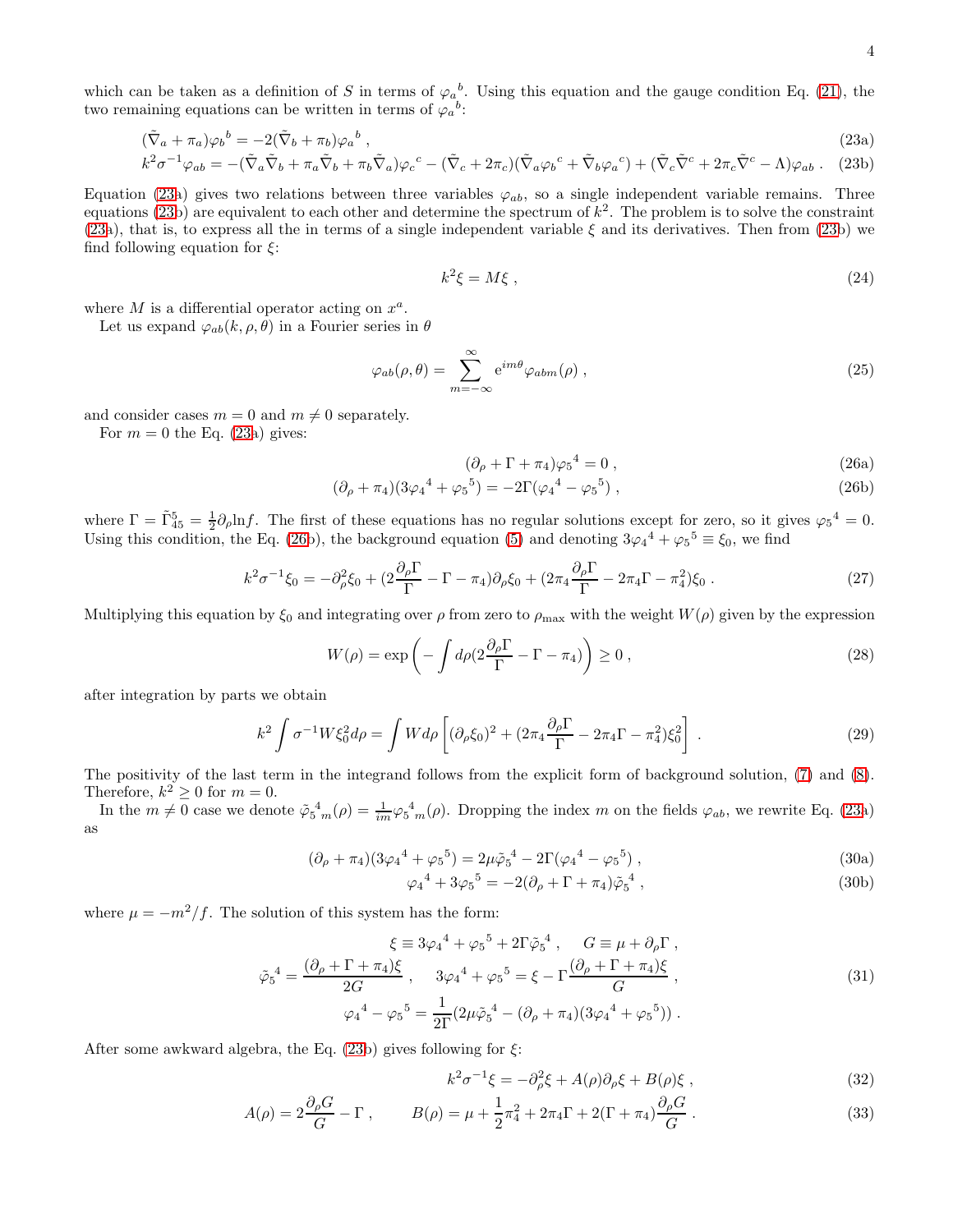It is convenient to change to the dimensionless variable 
$$
x = \sqrt{\frac{5\Lambda}{8}}\rho
$$
,  $x \in [0, \pi/2]$ , in the Eqs. (32, 33).

Now we bring Schrödinger Eq.  $(32)$  into standard form in two steps. First we change independent variable from x to  $\tau$  according to  $d\tau = dx/\sqrt{\sigma}$ . When  $x \in [0, \pi/2]$  variable  $\tau$  is changing from 0 to  $\tau_{max}$ ,

$$
\tau_{max} = \int_0^{\pi/2} \frac{dx}{[\cos(x)]^{2/5}} = \frac{\pi^{3/2} \csc(\frac{3\pi}{10})}{2\Gamma(\frac{7}{10})\Gamma(\frac{4}{5})} \approx 2.27221542. \tag{34}
$$

This way we get rid of factor  $\sigma$  in the l.h.s. of Eq. [\(32\)](#page-3-2) and coefficients A and B are changed to

$$
A_{\tau} = \sqrt{\sigma}A + \frac{1}{2}\sqrt{\sigma}\pi_4, B_{\tau} = \sigma B. \qquad (35)
$$

Next with the transformation  $\xi = \exp(\frac{1}{2} \int A_{\tau} d\tau) \chi$  we get rid of the first derivative term and arrive at

<span id="page-4-0"></span>
$$
(-\frac{d^2}{d\tau^2} + U)\chi = k^2 \chi \,, \qquad \text{with} \qquad U = B_\tau + \frac{1}{4}A_\tau^2 - \frac{1}{2}\partial_\tau A_\tau \,. \tag{36}
$$

Potential U close to  $\tau \to 0$  behaves as

$$
U = \frac{35}{4\tau^2} + O(\tau^2) \qquad \text{for} \qquad m = 1 \,, \tag{37}
$$

and

$$
U = \frac{m^2 - \frac{1}{4}}{\tau^2} + \frac{56 - 8m^2}{15} + O(\tau^2) \qquad \text{for} \qquad m \ge 2 ,
$$
 (38)

and close to  $\tau_{max}$  as

<span id="page-4-1"></span>
$$
U = -\frac{1}{4(\tau_{max} - \tau)^2} \,. \tag{39}
$$

Note that quantum mechanical potential  $U = -\gamma/x^2$  for  $\gamma > \gamma_{cr} = 1/4$  corresponds to unstable situation ("falling" to the center, see e.g. [\[10](#page-5-10)]). So, in Eq. [\(36,](#page-4-0) [39\)](#page-4-1) exactly critical case is realized, which is on a border between stability and instability. Another observation is that the  $m = 1$  case is distinguished, because potential U is not negative in the inner region, while starting from  $m = 2$  it is negative not only asymptotically  $\tau \to \tau_{max}$ , Eq. [\(39\)](#page-4-1), but also in the inner region, Fig. 1.

The regular branch of the wave function  $\chi$  close to  $\tau \to 0$  behaves as

$$
\chi \propto \tau^{7/2} - \frac{k^2}{16} \tau^{11/2}
$$
 for  $m = 1$ , (40)

and

$$
\chi \propto \tau^{m+1/2} + \frac{56 - 8m^2 - 15k^2}{60(m+1)} \tau^{m+5/2} \qquad \text{for} \qquad m \ge 2 , \tag{41}
$$

and close to  $\tau \to \tau_{max}$  as

$$
\chi \propto (\tau_{max} - \tau)^{1/2} \tag{42}
$$

To determine the number of bound states of Schrödinger equation in a given potential we investigated the zero energy wave function. According to known theorems (see e.g. [\[11\]](#page-5-11)) the number of nodes of zero energy wave function exactly counts the number of negative energy states. Solving numerically Schrödinger Eq.[\(36\)](#page-4-0) with above boundary conditions we found that there are no negative modes in  $m = 1$  case, whereas there is single negative mode for each higher m. We checked this statement up to  $m = 10$ .

## IV. CONCLUDING REMARKS

We have shown that the solution described by Eqs.  $(2,6,7,8)$  $(2,6,7,8)$  and corresponding to the  $\Lambda_{\rm phys} = 0$  is linearly unstable. The instability is related to  $\theta$ -dependant perturbations, which are scalars under rotation of the four dimensional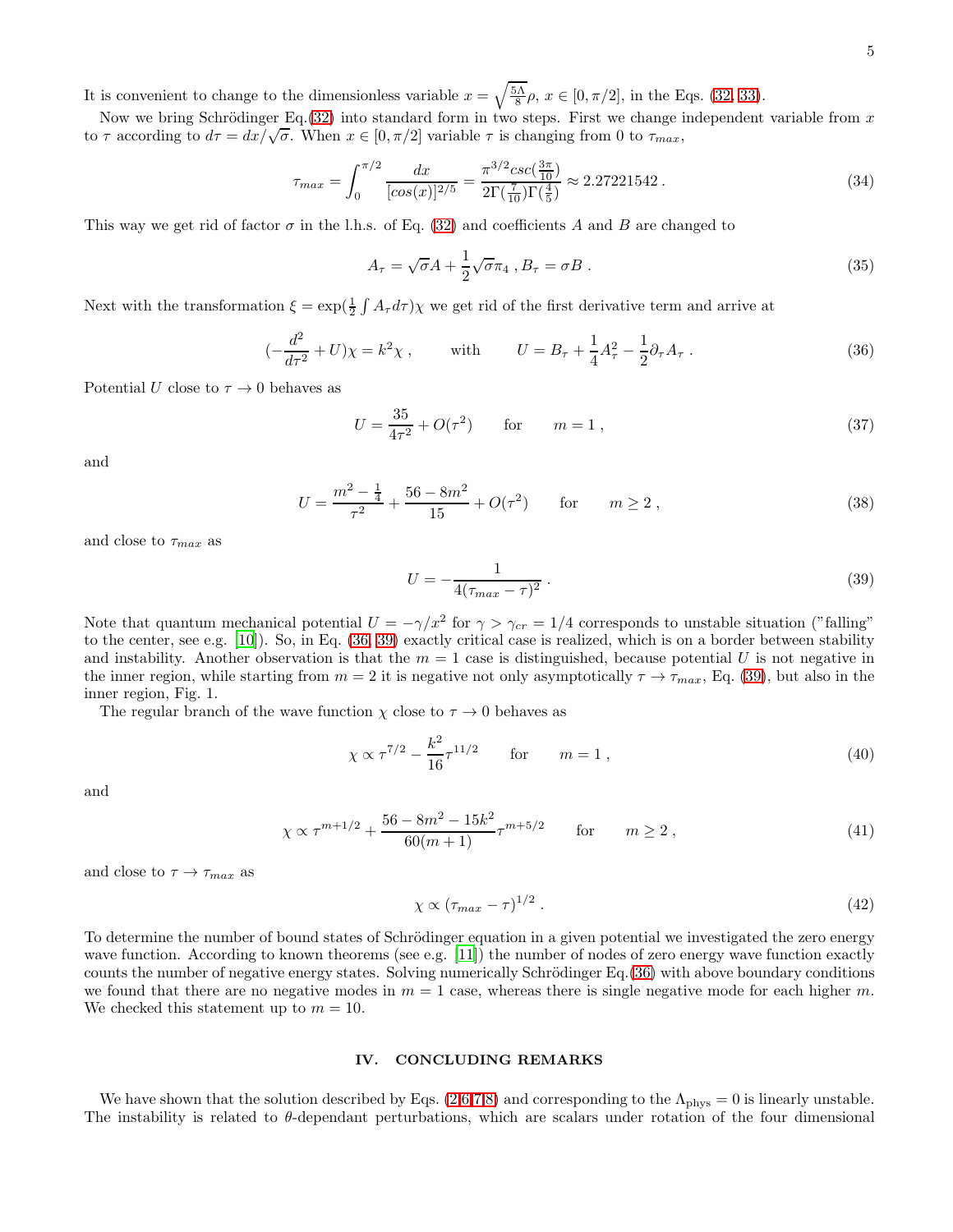coordinates  $x_{\mu}$ . We found that a single unstable mode appears in spectrum of linear perturbations for each angular harmonic with  $m \geq 2$ . A similar situation can be expected to arise for small  $\Lambda_{\text{phys}}$ . Even if the solution is stable starting from some  $\Lambda_{\text{phys}}^0 \neq 0$ , it is quite improbable that the value of  $\Lambda_{\text{phys}}^0$  will be ~ 10<sup>-56</sup>cm<sup>-2</sup>, in agreement with current observations [\[12](#page-5-12)], [\[13\]](#page-5-13).

Although the Rubakov-Shaposhnikov solution is found to be classically unstable, knowledge of unstable modes can be useful, since it suggests the form of the stable solution to be sought. Since the perturbations leading to instability are asymmetric under  $\theta$ -rotations, it is clear that the initially symmetric state of the system tends to the more favored asymmetric state. Lorentz invariance is not violated in the development of the instability, as it would be if the instability were related to the vector perturbations. So, it is quite possible that the Eqs. [\(4,5\)](#page-0-1) for  $N = 2$ have asymmetric,  $\theta$ -dependent solution, which might be stable.

Since Rubakov-Shaposhnikov model is basic ingredient for many modern higher dimensional setups it is natural to ask whether the instability disappears by adding extra fields. So, question of stability should be carefully checked in each case.

### Acknowledgements

I would like to thank Valery Rubakov for valuable comments on the manuscript. The main part of work has been done during my visits to Geneva University, Switzerland and to the Albert-Einstein-Institute, Golm, Germany. I would like to thank the theory groups of these institutions and especially Ruth Durrer and Hermann Nicolai for kind hospitality. I also thank the Tomalla foundation and Georgian National Science Foundation (Grant  $\#GNSF/ST08/4-405$ ) for the financial support.

- <span id="page-5-0"></span>[1] V. A. Rubakov and M. E. Shaposhnikov, "Do We Live Inside A Domain Wall?," Phys. Lett. B 125 (1983) 136.
- <span id="page-5-1"></span>[2] V. A. Rubakov and M. E. Shaposhnikov, "Extra Space-Time Dimensions: Towards A Solution To The Cosmological Constant Problem," Phys. Lett. B 125 (1983)139.
- <span id="page-5-2"></span>[3] N. Arkani-Hamed, S. Dimopoulos and G. R. Dvali, "The hierarchy problem and new dimensions at a millimeter," Phys. Lett. B 429 (1998) 263 [\[arXiv:hep-ph/9803315\]](http://arxiv.org/abs/hep-ph/9803315).
- <span id="page-5-3"></span>[4] I. Antoniadis, N. Arkani-Hamed, S. Dimopoulos and G. R. Dvali, "New dimensions at a millimeter to a Fermi and superstrings at a TeV," Phys. Lett. B 436 (1998) 257 [\[arXiv:hep-ph/9804398\]](http://arxiv.org/abs/hep-ph/9804398).
- <span id="page-5-4"></span>[5] N. Arkani-Hamed, S. Dimopoulos and G. R. Dvali, "Phenomenology, astrophysics and cosmology of theories with submillimeter dimensions and TeV scale quantum gravity," Phys. Rev. D 59 (1999) 086004 [\[arXiv:hep-ph/9807344\]](http://arxiv.org/abs/hep-ph/9807344).
- <span id="page-5-5"></span>[6] M. Gogberashvili, "Hierarchy problem in the shell-universe model," Int. J. Mod. Phys. D 11 (2002) 1635 [\[arXiv:hep-ph/9812296\]](http://arxiv.org/abs/hep-ph/9812296).
- <span id="page-5-6"></span>[7] L. Randall and R. Sundrum, "A large mass hierarchy from a small extra dimension," Phys. Rev. Lett. 83 (1999) 3370 [\[arXiv:hep-ph/9905221\]](http://arxiv.org/abs/hep-ph/9905221).
- <span id="page-5-7"></span>[8] L. Randall and R. Sundrum, "An alternative to compactification," Phys. Rev. Lett. 83 (1999) 4690 [\[arXiv:hep-th/9906064\]](http://arxiv.org/abs/hep-th/9906064).
- <span id="page-5-8"></span>[9] G. Lavrelashvili and P. G. Tinyakov, "On Possible Spontaneous Compactification Leading To Zero Cosmological Constant," Sov. J. Nucl. Phys. 41 (1985) 172-175, [Yad. Fiz. 41 (1985) 271-277].
- <span id="page-5-10"></span>[10] L.D. Landau and E.M. Lifshitz, Quantum Mechanics, V3 of Course of Theoretical Physics, Butterworth-Heinemann, 1998.
- <span id="page-5-11"></span>[11] H. Amann, P. Quittner, "A nodal theorem for coupled systems of Schrödinger equations and the number of bound states," J. Math. Phys. 36 (1995) 4553-4560.
- <span id="page-5-12"></span>[12] S. Perlmutter et al. [Supernova Cosmology Project Collaboration], "Measurements of Omega and Lambda from 42 High-Redshift Supernovae," Astrophys. J. 517 (1999) 565 [\[arXiv:astro-ph/9812133\]](http://arxiv.org/abs/astro-ph/9812133).
- <span id="page-5-13"></span>[13] A. G. Riess et al. [Supernova Search Team Collaboration], "Observational Evidence from Supernovae for an Accelerating Universe and a Cosmological Constant," Astron. J. 116 (1998) 1009 [\[arXiv:astro-ph/9805201\]](http://arxiv.org/abs/astro-ph/9805201).
- <span id="page-5-9"></span>[14] We are grateful to Zurab Ratiani for pointing out this error.